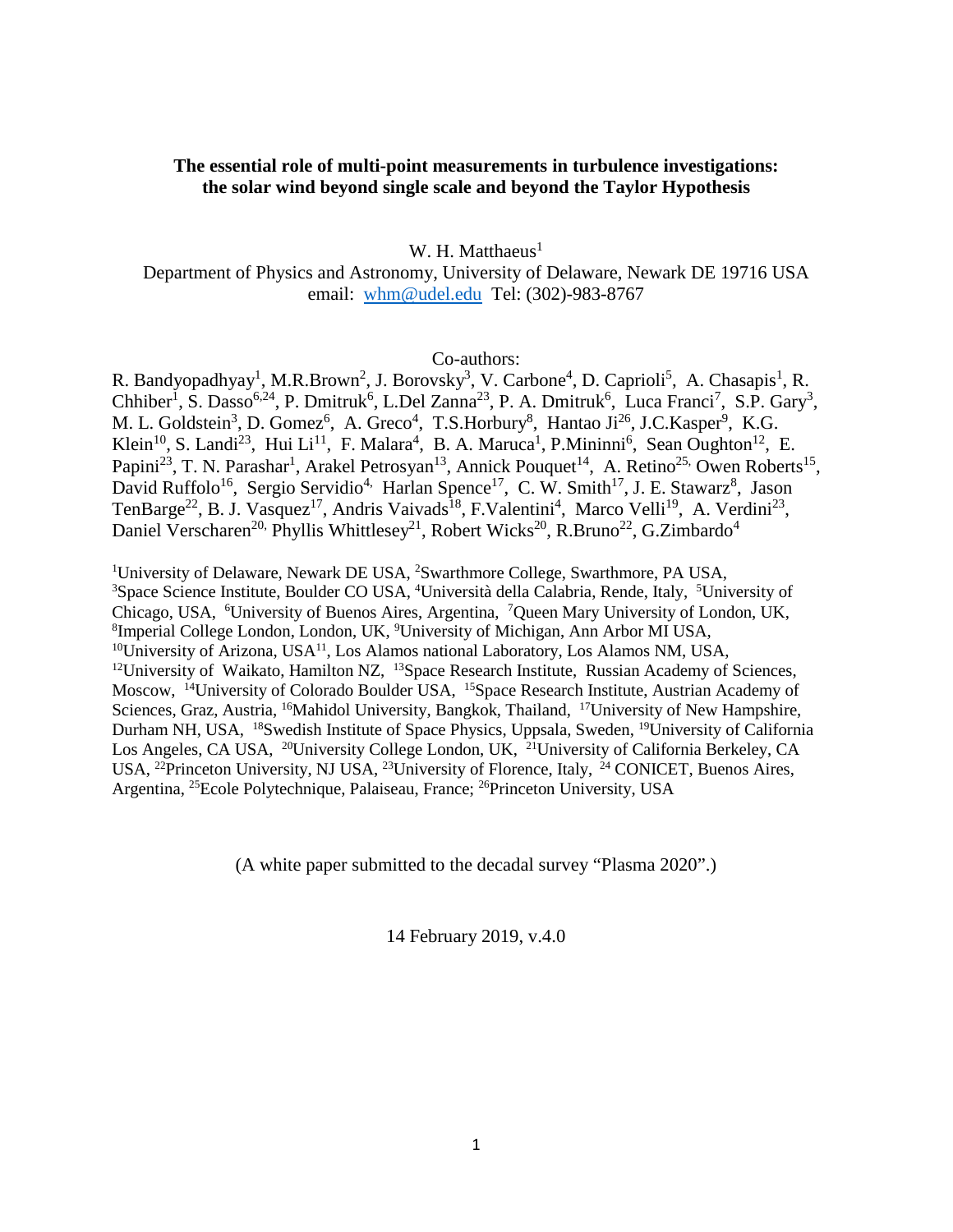*Introduction*. Turbulence refers to complex dynamics of fluid and plasma systems when nonlinear effects such as advection are stronger than dissipative effects. Dimensionless parameters such as a Reynolds number measure the ratio of the strengths of nonlinear and dissipative effects. The usual picture of turbulence begins with a source of large length scale fluctuations which, by means of nonlinear processes, transfers energy by cascade processes across the 'inertial range' to the shorter scale lengths of the 'dissipation range' where the energy is dissipated into thermal motions of the fluid or plasma. Small scale turbulent motions become so disorderly that theory frequently employs statistical descriptions, even if the dynamics is formally deterministic [1]. Revealing the physics of turbulence in the heliosphere (with implications for astrophysical plasmas in general) will require multi-point observations and an array of spacecraft with multiple inter-spacecraft spatial separations [2]. Such a mission in the solar wind is now technologically feasible, and its implementation will have an enormous impact on heliospheric applications [3]

Complex dynamical couplings in turbulence lead to small-scale dissipation of the energy supplied at large scales, a process described as a cascade. Experiments, observations and numerical simulations all show that analogous descriptions apply to hydrodynamic fluids, magnetofluids (MHD), and weakly collisional plasmas. The greatest similarities are found at the larger scales, while plasmas differ at small scales and high frequencies due to the deficit of collisions and the concomitant emergence of complex kinetic physics. Understanding turbulence requires intensive study of statistical properties for the varying parameters found in nature. We argue that multi-point measurements over a range of scales are required to make significant progress in solar wind physics, which remains the only large turbulent space plasma for which such a program is feasible. An array of spatially distributed spacecraft making measurements at moderately high time cadence can provide a wealth of information to inform space physics applications, including space weather [37], and would be of great importance in more distant plasma venues, from the corona to the interstellar medium.

*Turbulence effects in the heliosphere.* The effects of turbulence are intrinsically multi-scale, and the solar wind cascade process spans decades of space and time scales. One might view the turbulence cascade as a primary way in which cross-scale couplings are enabled, connecting macroscopic and microscopic physics in essential ways. Among the most impactful macroscopic influences of heliospheric turbulence [3] is the putative heating of the corona [31] and subsequent acceleration of the solar wind, which in spite of numerous supporting observations remains to be fully established through missions such as Parker Solar Probe and Solar Orbiter. In the solar wind, extended heating is likely also due to turbulent cascade [4] which operates at different rates in the high cross helicity fast wind, and in the lower cross helicity slow wind [5]. Cross helicity (Alfvenicity) slows turbulence initially, but eventually expansion [6] and shear [7] cause systematic reduction of this Alfvenic correlation. Similar turbulence effects account for the radial behavior of the Alfven ratio (or, residual energy), and for spectral steepening in Helios data [8]. Accordingly, turbulence also appears to account well for the radial evolution of the (low-frequency) spectral breakpoint that is closely associated with the systematic increase of the correlation scale of the fluctuations. It is noteworthy that none of these effects are accounted for by the WKB theory of non-interacting waves [3].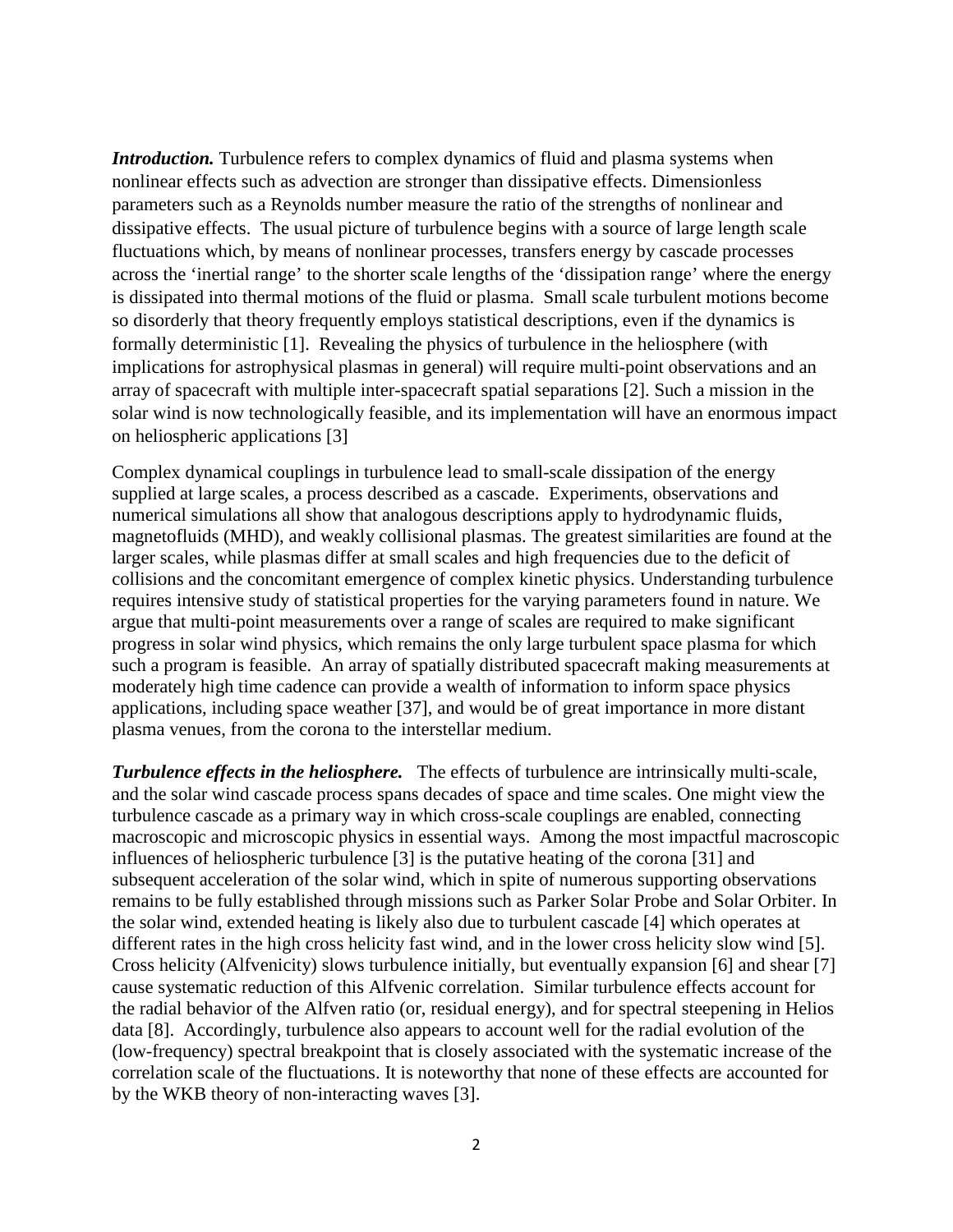All of the above effects are essentially at the larger collective fluid-like scales. Over a range of scales, extending several decades towards the smaller range, theory suggests that the dynamical development of heliospheric turbulence is responsible for the very important observed features of anisotropy [9] and intermittency [10]. See [3] for details.

Another arena in which turbulence is a major player is the transport, scattering, and acceleration of suprathermal and energetic charged particles. In this case, effects such as pitch-angle scattering operate in a truly cross-scale manner, with solar wind thermal protons resonantly interacting with turbulent fluctuations at the scale of a few hundred kilometers at 1au, while 10 Gev cosmic rays or SEPs resonantly interact with fluctuations at scales of millions of kilometers. Turbulence amplitudes and spectral anisotropy are central in controlling interactions, including resonances, with these energetic particles, e.g., [11].

Given all these demonstrated or anticipated influences, one may reasonably ask at what level do we understand the turbulence that produces these diverse effects in the heliosphere? The answer seems to be that, even with numerous accumulated observational constraints and a reasonable level of progress based on simulation and theory, there are fundamental questions that remain to be addressed experimentally. Simple, idealized steady state inertial range phenomenologies can provide motivation for observed spectral slopes, but physical understanding of these diverse cross scale effects, even in the inertial range, requires deeper knowledge and more advanced observations. Beyond inertial range issues, there are questions about dissipation that involve structures and dynamics at sub-proton kinetic scales [12 -14]. Due to the cross-scale couplings and cascade mechanisms involved, the kinetic processes are necessarily driven by the cascade from larger energy-containing scales [15]. This poses further observational challenges for understanding dissipative structures and bulk heating in the corona and solar wind.

*Major questions in solar wind turbulence*. There are numerous outstanding issues about heliospheric turbulence that have not yet been addressed in observations, *in particular due to lack of sufficient spatial and temporal resolution.* Without the associated observations, the field cannot advance beyond its current status. A few examples are given here.

 *Unraveling correlations & structure in space and time.* Solar wind researchers are accustomed to employing the Taylor hypothesis, while plasma wave theorists are accustomed to invoking linear dispersion relations. Both of these provide a one-to-one correspondence of variations in space and variations in time. However, in general, spatial and temporal structure are independent entities. For example, the correlation scale is properly defined using single time multi-point measurements [16]. In general, unraveling the space-time relationship is a necessary goal in quantifying and distinguishing effects of turbulence, waves, reconnection and other phenomena in space plasmas. **Revealing how turbulent energy in a space plasma is distributed in space & time requires multi-point measurements.**

 *Anisotropy of the spectrum at varying scales.* What are the cascade rate and the heating rate? Can turbulence explain observed heating and the origin of the solar wind? Spectral information relative to preferred directions, e.g., radial and magnetic field directions, is required to validate or controvert available theoretical explanations. Purely phenomenological treatments do not provide strong conclusions. Anisotropic measurements are required, necessitating **simultaneous multi-point measurements that span 3D spatial directions.**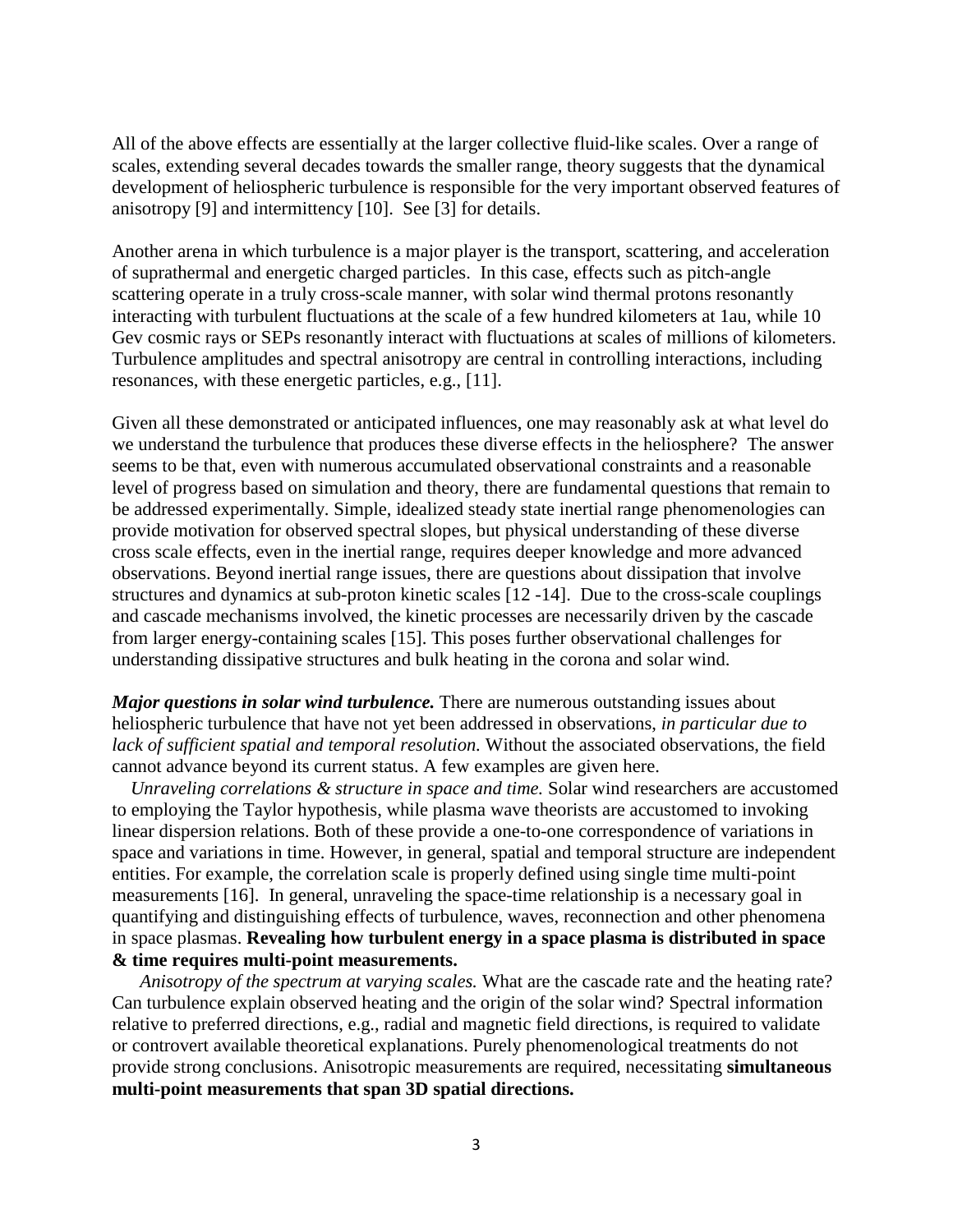*Direct measurement of scale transfer.* The Yaglom - Kolmogorov 3<sup>rd</sup> order laws [17-19] provide a direct evaluation of energy transfer rates at a given scale. The simplest forms require isotropy or some other simple symmetry. Anisotropic forms of the  $3<sup>rd</sup>$  order law have been applied using Cluster or MMS at single scales, but understanding cross-scale transfer requires anisotropic measurement at several scales. **Simultaneous 3D multi-point measurements are needed to reveal how turbulent energy is transferred anisotropically across scale.** 

*Higher order statistics and coherent structures.* Intermittency or patchiness is an essential feature of turbulent heating and cascade processes. Indeed, in strong turbulence at high Reynolds numbers, most statistical measures of spectral transfer and dissipation are highly nonuniform. The fourth order (single time) statistics that provide a baseline measurement of intermittency. The sixth order statistics are a natural measure of patchiness of energy transfer. These are fundamental but have not been fully characterized measured in the solar wind, as they must be measured in anisotropic form, due to the strong influence of the large scale magnetic field and strong gradients, e.g., in stream interaction regions and shear layers [32], as well as in regions of interaction of turbulence with waves [33, 34]. Measurement of 3D structure and orientation of coherent structures near the kinetic proton scales is needed to reveal the role of higher order moments in dissipation, **thus requiring simultaneous 3D multi-point measurements at two or more spatial scales.** 

*Anisotropic scale dependent relaxation times.* Because of the classic "closure problem" (2nd moment depends on 3rd, 3rd depends on  $4<sup>th</sup>$ , etc), higher order statistics at least up to 4th order contain fundamental information about dynamics. The single time statistics are important, but so too are the decay rates of higher order correlations. For example, the decay time of the 3rd order correlations controls spectral evolution. In the context of closures [20], the decay times of the triple correlations are identified with scale-dependent Lagrangian correlation times, and are usually treated as the local Kolmogorov time scale, because the dominant sweeping timescale does not induce spectral transfer. In plasma there are additional available time scales, and understanding 3rd and higher order correlations becomes more complex. Observational constraints, including measurement of anisotropic  $4<sup>th</sup>$  order (and higher) moments are needed to understand this basic physics. **Multi-spacecraft measurements are required over a wide range of scales to assess these crucial dynamical time scales.** 

*Key Turbulence measurements:* A central quantity of interest is the two-point, two-time correlation of a primitive variable (e.g., a magnetic field component b.)*.* This *4D* space-time correlation may be define as  $R_{ij}(r, \tau) = \langle b_i(x, t) b_j(x + r, t + \tau) \rangle$  where the brackets denote an ensemble average, or a suitable space-time average. The (trace) wave vector spectrum is  $S(k) = \left[\frac{1}{2\pi}\right]^3 \int d^3r R(r, 0) e^{ik \cdot r}$  in which the time lag is zero, as well as the Eulerian frequency spectrum  $E(\omega) = \frac{1}{2\pi} \int d\tau R(0,\tau) e^{i\omega\tau}$  in which the spatial lag is zero. The full space-time (trace) spectrum  $S(k, \omega)$  is analogously defined as the 4D space-time transform of R. This is an analog of a dispersion relation, but without the expectation of definite relationship between frequency and wavevector. If a nonzero time lag is retained when the spatial transform is carried out, one arrives at the important quantity  $S(k, \tau) = S(k) \Gamma(k, \tau)$ . This defines the scale dependent time correlation (in the Eulerian frame)  $\Gamma(k, \tau)$ , alluded to in the prior section. The space-time correlation also permits direct test of the Taylor hypothesis. Observational determination of the 2<sup>nd</sup> order, two-time, two-point correlation contains much information that we require, but this is not all that is needed to describe interplanetary turbulence.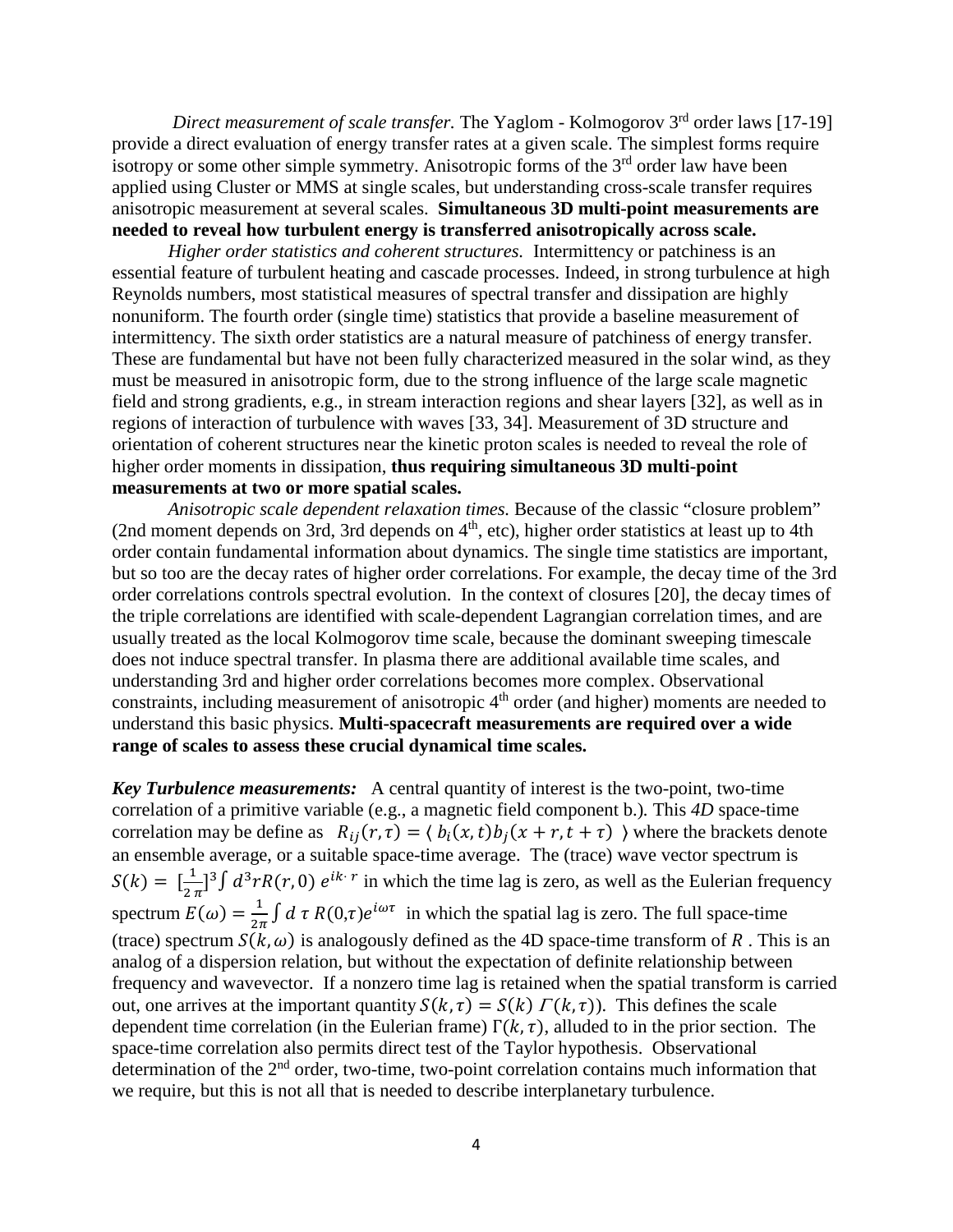**A relation of central importance is the third order law, which directly measures energy transfer across scales.** The contribution of incompressive transfer is given by the Politano-Pouquet law [17]. Hall effect contributions and compressive contributions [21] can be treated additively. With suitable conditions on stationarity, etc., the relevant incompressive differential form is  $\nabla_s \cdot (\delta z_s^{\pm} \, |\delta z_s^{\mp}|^2) = -4 \, \epsilon^{\mp}$  for the  $\pm$  Elssaser field increments and lag *s*. Integrating over a volume and employing Gauss's law yields a surface integral that determines the total incompressive transfer of the  $\pm$  fields across that surface. A suitable multi-spacecraft configuration (say, a regular tetrahedron) enables an approximate evaluation of this transfer [18, 22]. *Carrying out this multi-spacraft measurement provides a direct evaluation of scale transfer with no approximations on rotational symmetry.* In various combinations, this approach can be supplemented with, or compared to, single spacecraft results using the frozen-in flow (Taylor) hypothesis, including methods that assume isotropy and other symmetries, e.g., [23]. This approach can also reveal potential cascade to both large and small scales [33,34,35].

**Fourth order correlations are also crucial, as they quantify intermittency, and drive the allimportant third order correlations.** In MHD the effect of a mean magnetic field appears in the moment hierarchy at the same order as the  $4<sup>th</sup>$  order correlations [36]. Together with the mean field, the 3rd and 4th order correlations influence the production of spectral anisotropy [9, 24], a major issue in plasma cascade and dissipation [14]. Also at 4th order is the anisotropic *scale dependent kurtosis,* a quantity that reveals scale-varying intermittency, anisotropy of coherent structures, and incoherent wave activity, as seen in the examples [25] using MMS data.

Much theoretical attention is paid to the inertial and kinetic cascade ranges in plasma turbulence, but the last stages in which collective flow and field energies are converted into microscopic motions or "heat" are crucial for understanding dissipation. Two quantities of great importance in this regard are the work done on particles of species  $\alpha$ , that is,  $I^{\alpha} \cdot E$  by the e/m fields, where E is the total electric field, and the pressure strain interaction  $\Pi_{ij}^{\alpha} S_{ij}^{\alpha}$  where  $\Pi^{\alpha}$  is the pressure tensor and  $S = \partial_i u_j^{\alpha} + \partial_j u_i^{\alpha}$  is the symmetric rate of strain tensor, each of species  $\alpha$ [26, 27]. Even though these quantities are not sign-definite, as viscous dissipation would be, their net (averaged) values are interpreted as the conversion of e/m energy into flow energy, and the conversion of gradients in the flow into internal energy. These channels of energy conversion are agnostic regarding specific mechanisms (e.g., reconnection) that may be producing heating, and are therefore crucial diagnostics for understanding the termination of the cascade and the degeneration of collective motions into internal energy. Multi-spacecraft techniques again enter prominently, as the total *l* can be evaluated by curlometer techniques, while the rate of strain tensor can be similarly evaluated by differencing the velocities across spacecraft pairs.

*Conclusion.* Statistical quantities such as those above are essential to full understanding of turbulence, cascade and dissipation in a magnetized plasma. Correlations are expected to be anisotropic and proper analysis requires measurement at several lag scales. Reasonable choices are, first, near the ion kinetic scales, and then at two or more larger scales, where the fluid MHDlike cascade remains operative. Methods have been developed to extract space-time information from multi-spacecraft datasets, including wave telescope (or k-filtering) [28] and direct methods that rely on ensemble statistics [29]. Some such methods have been successfully applied in plasma laboratory experiments [e.g., 38]. *When a mission with a sufficient number of spacecraft*